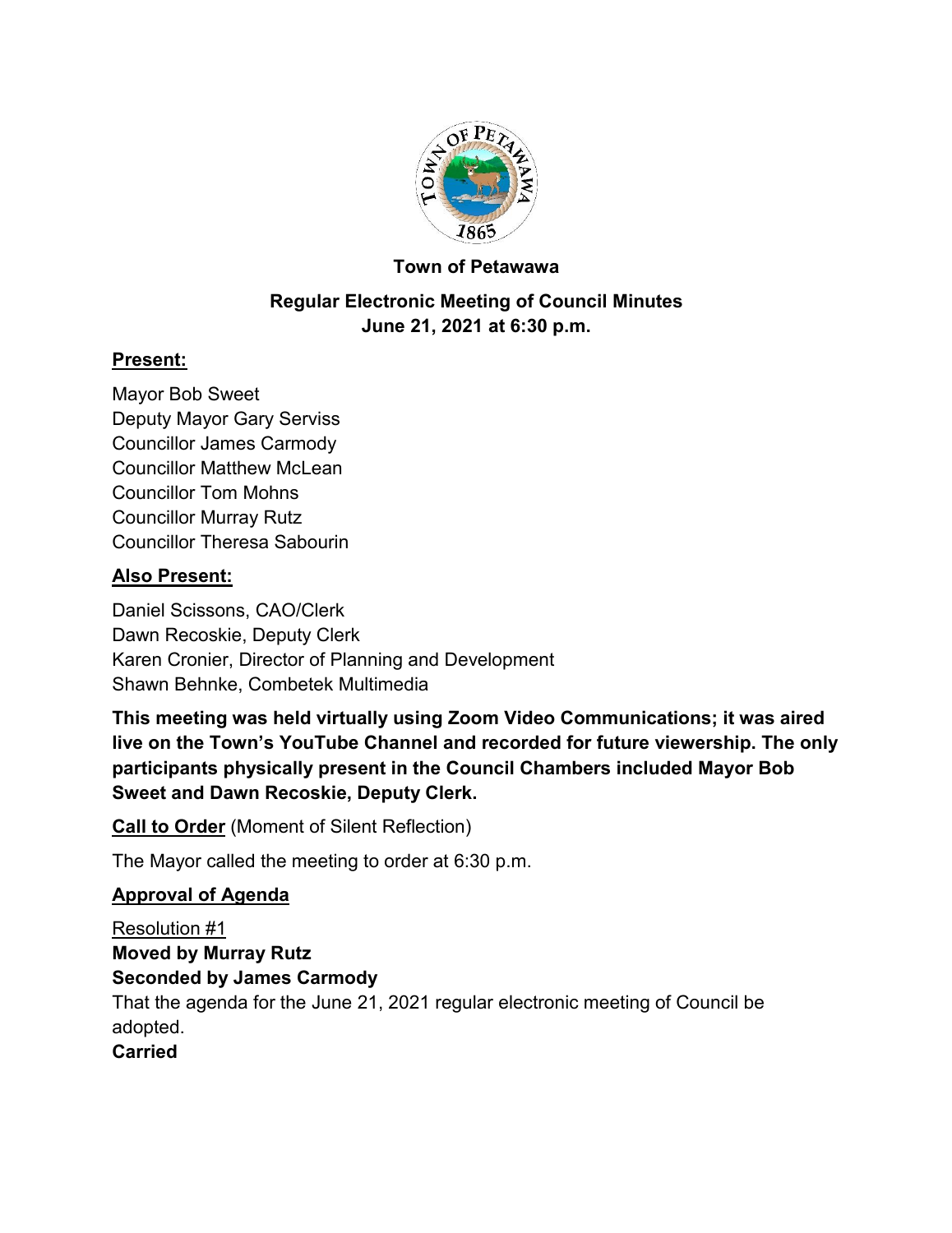# **Disclosure of Pecuniary Interest**

There were no disclosures of pecuniary interest.

## **Approval of Minutes**

1. Council Meeting (June 7, 2021)

Resolution #2 **Moved by Theresa Sabourin Seconded by Gary Serviss**

That the minutes of the regular electronic meeting of Council held June 7, 2021 be approved as printed and circulated.

**Carried**

## **Presentations**

There were no presentations.

# **By-laws**

1. By-law 1415/21 – being a by-law to authorize a Development Agreement with Trustees of Emmanuel Lighthouse United Pentecostal Church (1787 & 1789 Petawawa Boulevard)

## Resolution #3

# **Moved by Murray Rutz**

## **Seconded by James Carmody**

That By-law 1415/21, being a by-law to authorize a Development Agreement with Trustees of Emmanuel Lighthouse United Pentecostal Church, be read a first and second time.

## **Carried**

Resolution #4 **Moved by Matthew McLean Seconded by Tom Mohns** That By-law 1415/21 be read a third time and passed. **Carried**

2. By-law 1416/21 – being a by-law to amend By-law 1246/19 being a by-law to appoint members to the Petawawa Public Library Board

Resolution #5 **Moved by James Carmody Seconded by Gary Serviss**

That By-law 1416/21, being a by-law to amend By-law 1246/19 being a by-law to appoint members to the Petawawa Public Library Board, be read a first and second time.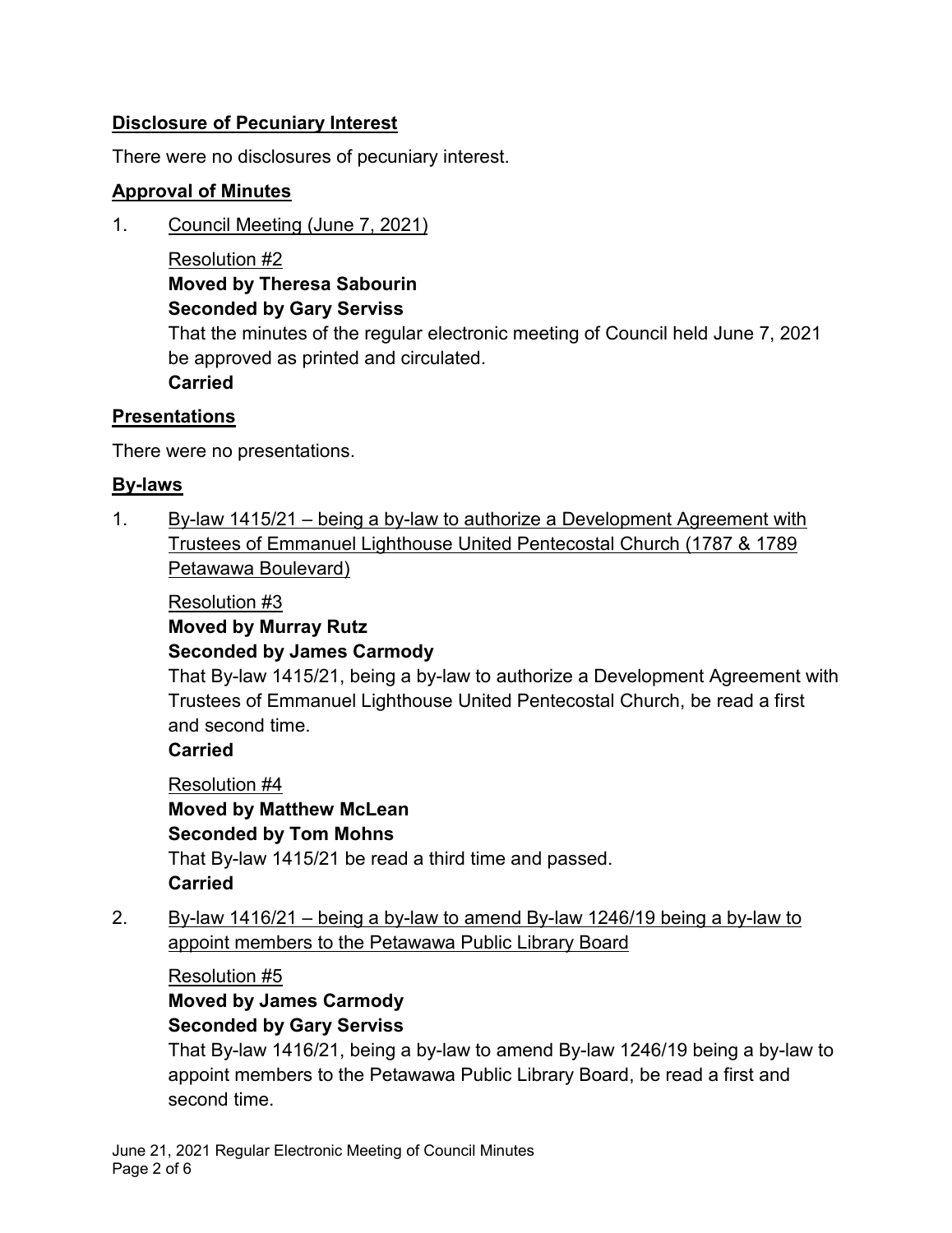## **Carried**

Resolution #6 **Moved by Gary Serviss Seconded by James Carmody** That By-law 1416/21 be read a third time and passed. **Carried**

# 3. By-law 1417/21 – being a by-law to establish a highway (Boulder Creek Trail)

Resolution #7 **Moved by Theresa Sabourin**

**Seconded by Matthew McLean**

That By-law 1417/21, being a by-law to establish a highway, be read a first and second time.

**Carried**

Resolution #8 **Moved by James Carmody Seconded by Tom Mohns** That By-law 1417/21 be read a third time and passed. **Carried**

### **Correspondence**

There were no items of correspondence.

## **Minutes**

1. Council-In-Committee Meeting (June 14, 2021)

#### Resolution #9

# **Moved by Murray Rutz**

#### **Seconded by Gary Serviss**

That the minutes of the electronic Council-In-Committee meeting held on June 14, 2021 be accepted by Council, and that resolutions from that Committee become resolutions of Council.

**Carried**

2. Petawawa Police Services Board (May 19, 2021)

Councillor James Carmody provided an overview of the recent activities of the Petawawa Police Services Board.

Resolution #10 **Moved by James Carmody Seconded by Theresa Sabourin**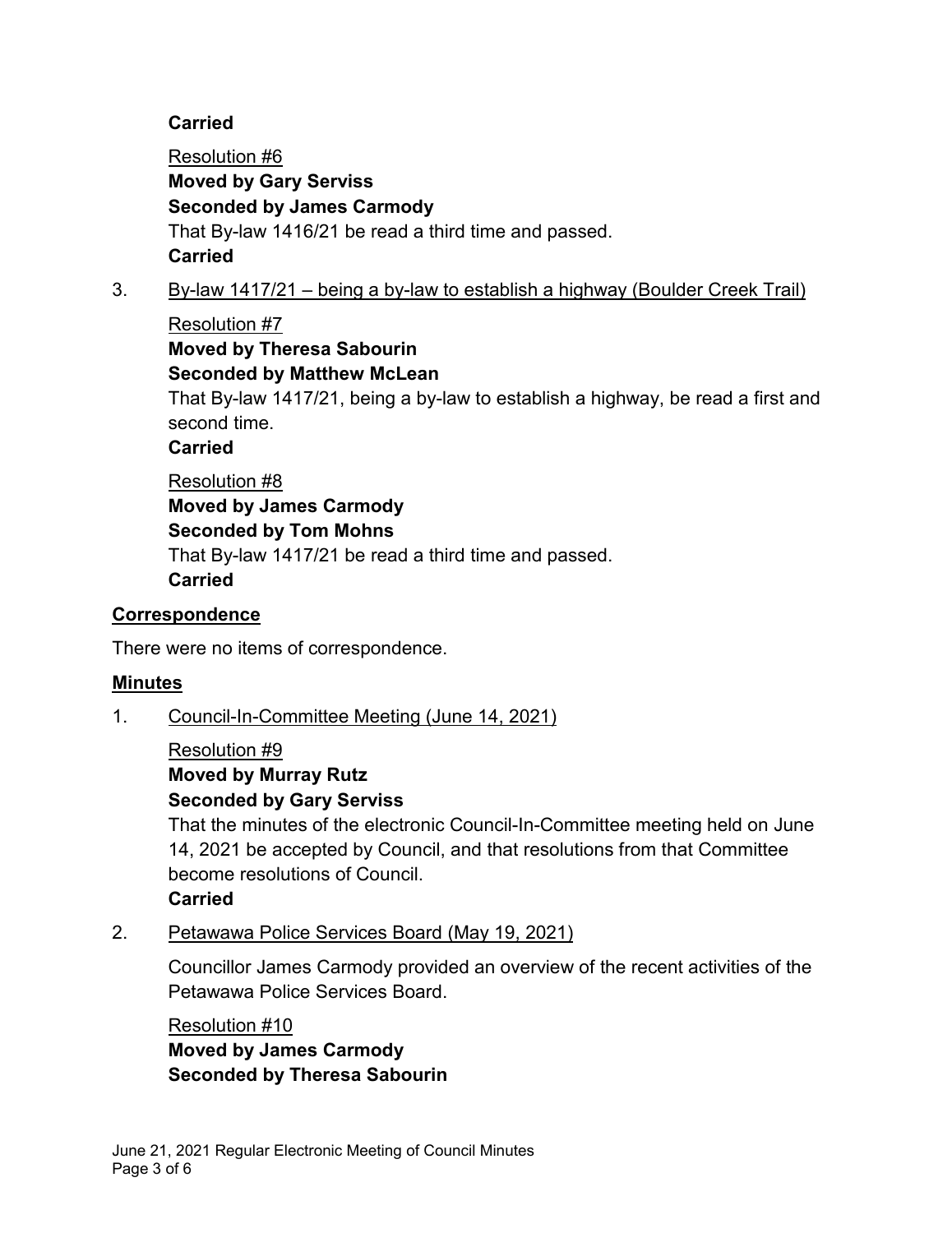That the minutes of the Petawawa Police Services Board meeting held on May 19, 2021 be adopted as information. **Carried**

### **Staff Reports**

There was nothing to report.

#### **Councillor Reports**

Councillor Matthew McLean reported he visited the Pop-Up Container Market at the Civic Centre over the weekend and congratulated Christine Mitchell, Economic Development Officer, for bringing this initiative forward.

Councillor Murray Rutz reported he attended a virtual meeting of the Pembroke and Area Airport Commission on June 17, 2021.

Councillor James Carmody reported he attended a virtual meeting of the Petawawa Police Services Board on June 16, 2021 and he too visited the Pop-Up Container Market on the weekend and extended congratulations to Christine Mitchell.

Councillor Theresa Sabourin also congratulated Economic Development Officer Christine Mitchell on bringing the concept of the Pop-Up Container Market to fruition. Councillor Sabourin reminded residents to pick up after their dogs while walking throughout the municipality; she also thanked residents in the neighbourhood of Blue Jay Way for setting out water at the end of their driveways on hot days for dogs to have a quick drink on their walks and for also picking up after other people's dogs.

Councillor Tom Mohns reported he also attended the virtual meeting of the Pembroke and Area Airport Commission on June 17, 2021. Councillor Mohns also commented that the rumours of Garrison Petawawa purchasing the Pembroke and Area Airport are just that, rumours, the airport is not for sale.

Mayor Bob Sweet reported he attended recent meetings of the Development and Property Committee, and the Finance and Administration Committee at the County of Renfrew.

Deputy Mayor Gary Serviss reported he visited the Pop-Up Container Market over the weekend as well and recognized it as a welcome addition to the community; Deputy Mayor Serviss also participated in a virtual webinar hosted by OCWA regarding resource recovery in wastewater, creating a sustainable model for utilization of biogas and biosolids.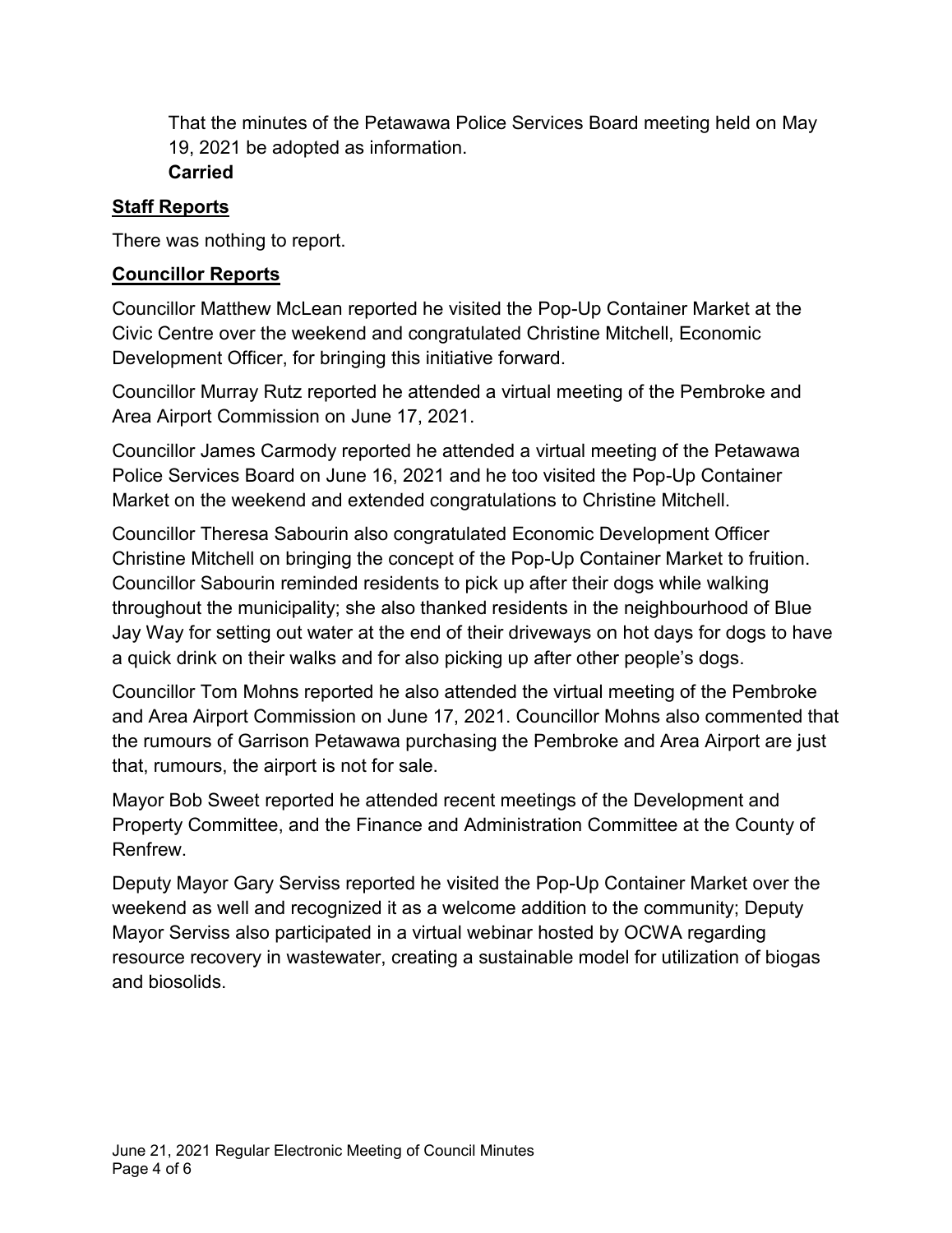#### 1. Notice of Motion – Deputy Mayor Gary Serviss

Deputy Mayor Gary Serviss introduced his notice of motion to reconsider Resolution #11 from 1998 regarding public proclamations.

#### Resolution #11

# **Moved by Gary Serviss Seconded by James Carmody**

Be it resolved that Council of the Corporation of the Town of Petawawa hereby reconsiders Resolution #11 adopted by Council on February 3, 1998, as follows: *"That the Council of the Town of Petawawa declines to declare any public proclamations save those which pertain to matters which are solely and completely within the immediate mandate of Council."*

A recorded vote was requested by Mayor Bob Sweet.

| <b>Name</b>             | For | <b>Against</b> |
|-------------------------|-----|----------------|
| <b>Bob Sweet</b>        |     | X              |
| James Carmody           | X.  |                |
| Matthew McLean          | X.  |                |
| Tom Mohns               |     | X              |
| <b>Murray Rutz</b>      |     | X              |
| <b>Theresa Sabourin</b> | X.  |                |
| <b>Gary Serviss</b>     | X.  |                |

## **Defeated 3 to 4**

[\*Note: A motion to reconsider needs to be supported by a two-third majority vote of the members of Council, present and voting, before the matter to be reconsidered can be debated (two-third majority equals 5 members, out of 7 members present and voting). A vote to reconsider shall not be considered more than once in any twelve month period.]

## **Closed Meeting**

There was no closed meeting.

## **Confirming By-law**

Resolution #12

# **Moved by Theresa Sabourin**

#### **Seconded by Murray Rutz**

That By-law 1418/21 be read a first, second and third time and passed.

## **Carried**